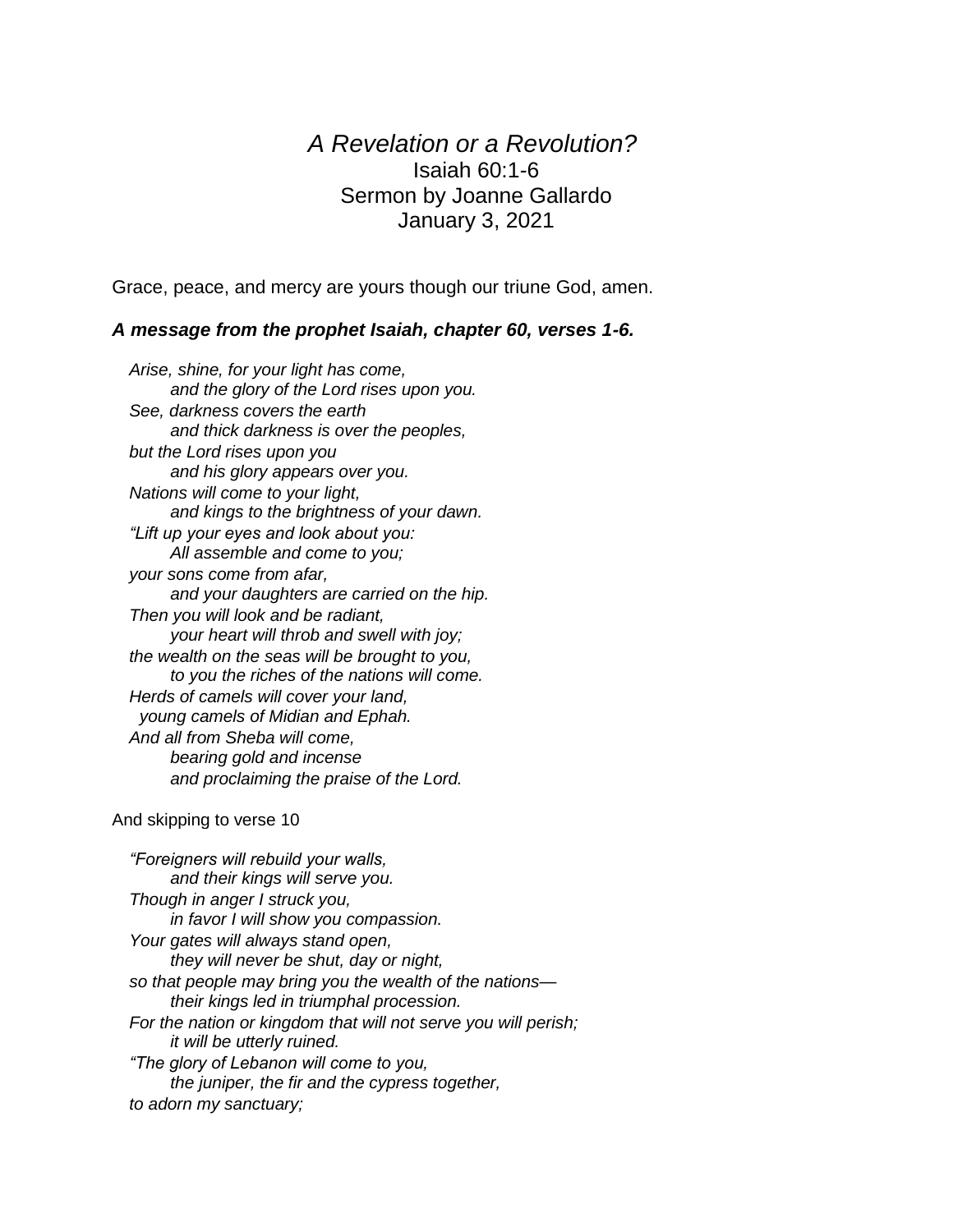*and I will glorify the place for my feet. The children of your oppressors will come bowing before you; all who despise you will bow down at your feet and will call you the City of the Lord, Zion of the Holy One of Israel. "Although you have been forsaken and hated, with no one traveling through, I will make you the everlasting pride and the joy of all generations.*

Our memory verse for this month is Isaiah 60:1 "Arise, shine, for your light is come, and the glory of the Lord rises upon you." I invite you to take this verse and make it formative. Put it where you can see it and remember it, say it daily, and keep reminding yourself that in this season of January we find ourselves in, as dark and cold as it may be, our light has come.

You cannot know light unless you first know darkness. You cannot know revolution unless you first know darkness.

I don't mean this to be a depressing sermon, it will certainly not focus on darkness, but unless you face it, dwell in it, sit with it you cannot know and appreciate the light. Light is so much brighter when you've experienced, as Isaiah says, "thick darkness over the peoples." For me, I often think of times when I've been sleeping in a very dark room, and come out to a bright sunlit room. It hurts at first. It takes your eyes time to adjust, but when your eyes do adjust, everything is so much more clear. The darkness had its place, but so does the light. So does the radiance, which is what we are "on the road" to this Sunday.

I've always felt confused about Epiphany. The holidays, for the most part, are over, but then there's this side celebration like a wedding with a really good after party. Is it joyous? Of course. But is it that simple? No, it is not.

As Isaiah 60 states, and as I stated before, a darkness covered the earth and darkness, all the people. We know a little bit about darkness by now. Part of Advent is considered waiting in darkness. You might have attended our longest night service where we sat in the darkness, and rain, for quite a bit of time. The magi walked in darkness, unsure of where they might end up, because as we know, darkness is all-encompassing and confusing.

I can imagine Magi wandering, wandering, and wandering. You're probably tired, thirsty, hungry...you don't want to look for the light because if you don't see it you don't want to disappoint yourself and psych yourself out of the journey. You know it's there, you just don't know where it is. Sometimes you've just gotta put one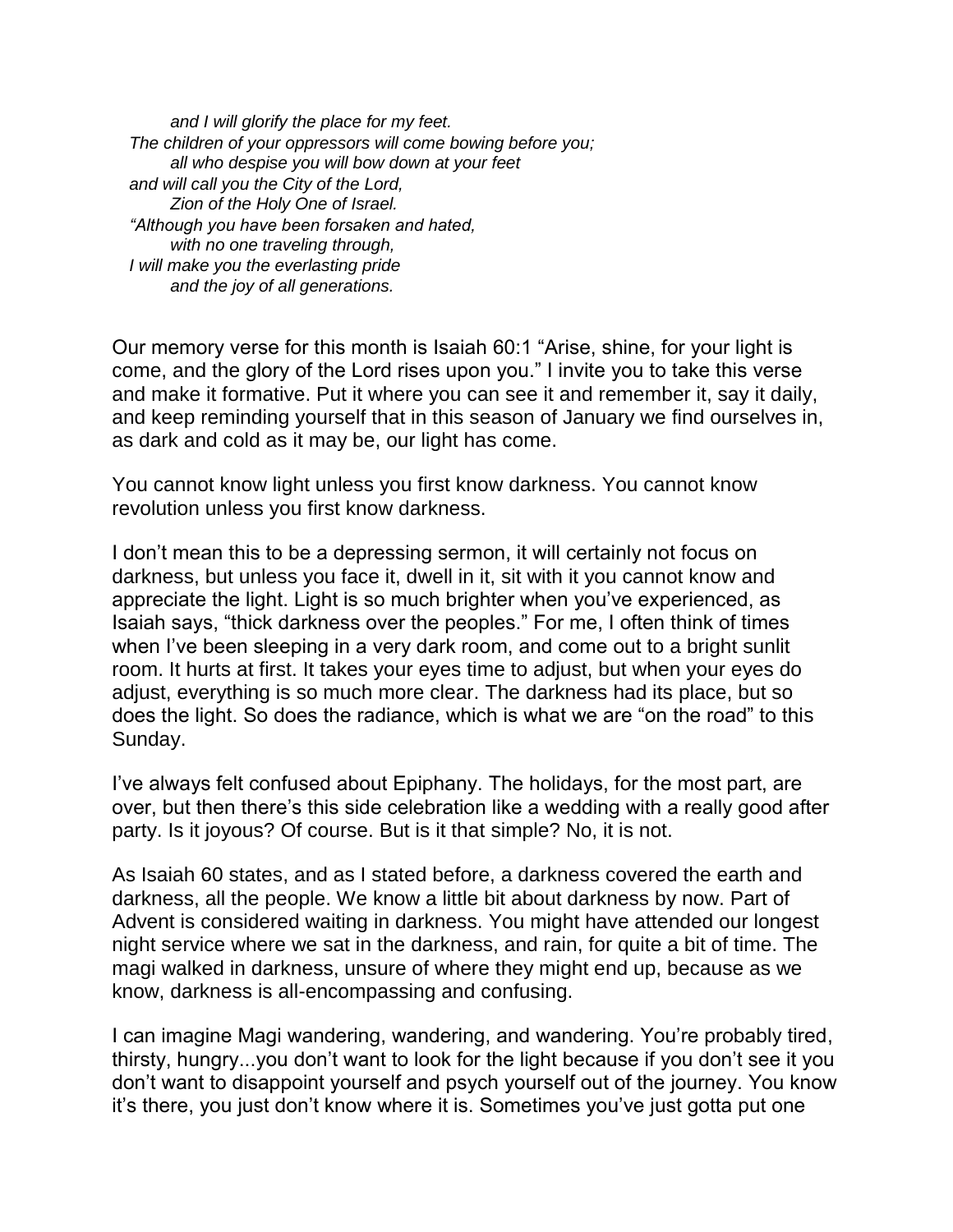foot in front of the other, because looking up all the time is hard. You can also run into things, bump into things, or fall over yourselves. Wondering looking upward is just not practical.

This is considered living in the present. One might say it's the "here but not yet" journey Christians are on as we work in the present to do justly, love mercy, and walk humbly with our God and yet live for the day when God's dream comes to fruition. In reference to Pastor Dan's last sermon, the weight of saving the world is not on our shoulders, it's on God's. God is working God's purpose out, as the hymn says. And also, we take one step at a time, doing the next right thing, whether in darkness or in light, remembering our goal but also not forgetting to live in the present.

But as someone who attempted to help a lot of clients get through life as mentally sound as possible, focusing on the future, focusing on the light, is also essential not only in your own mental well being, but also your Christian formation.

Many of us are looking to 2021 as a reset button. 2020 may have been our worst year yet. We spent most of it apart, we lived in some fear, and things happened that were beyond our control. But in a bit of a reality check, we can't put all our eggs in the basket of hope that says all things will go back to normal right now. Sure, that's the long view. But in the here and now, we have what we have, and we make that walk toward hope in a wise and careful way.

Our future is bright. Your eyes may feel funny and take some time to adjust, but radiance will come. And as I said, living one step at a time is great. But what can also be helpful, especially if we are overwhelmed, is to think, will this matter to me in a year? Of course 2020 will have lasting effects on all of us for some time to come, but for the smaller things that get stuck in your mind like a burr or a piece of chewing gum, doesn't the promise of God creating a new thing outweigh the present reality? You've done really hard things, you can do the next really hard thing. If 2021 brings hard things, you can do this next hard thing.

I ask in the sermon title, "Revelation or Revolution?" You may be wondering about this revolution part. An epiphany is a sort of revelation. That's what I talked about in the first part of this sermon. How to handle a revelation when you've been in darkness for a long time. Another aspect of this Isaiah passage is, isn't what we want a revolution? Isn't what follows a revelation a revolution?

One thing I like about this scripture when I think about the past year is the passage that says, "Your sons will come from afar, and your daughters are carried on the hip." So many of us have been away for so long that we miss seeing our dearest ones. Isaiah is talking, of course, of people coming out of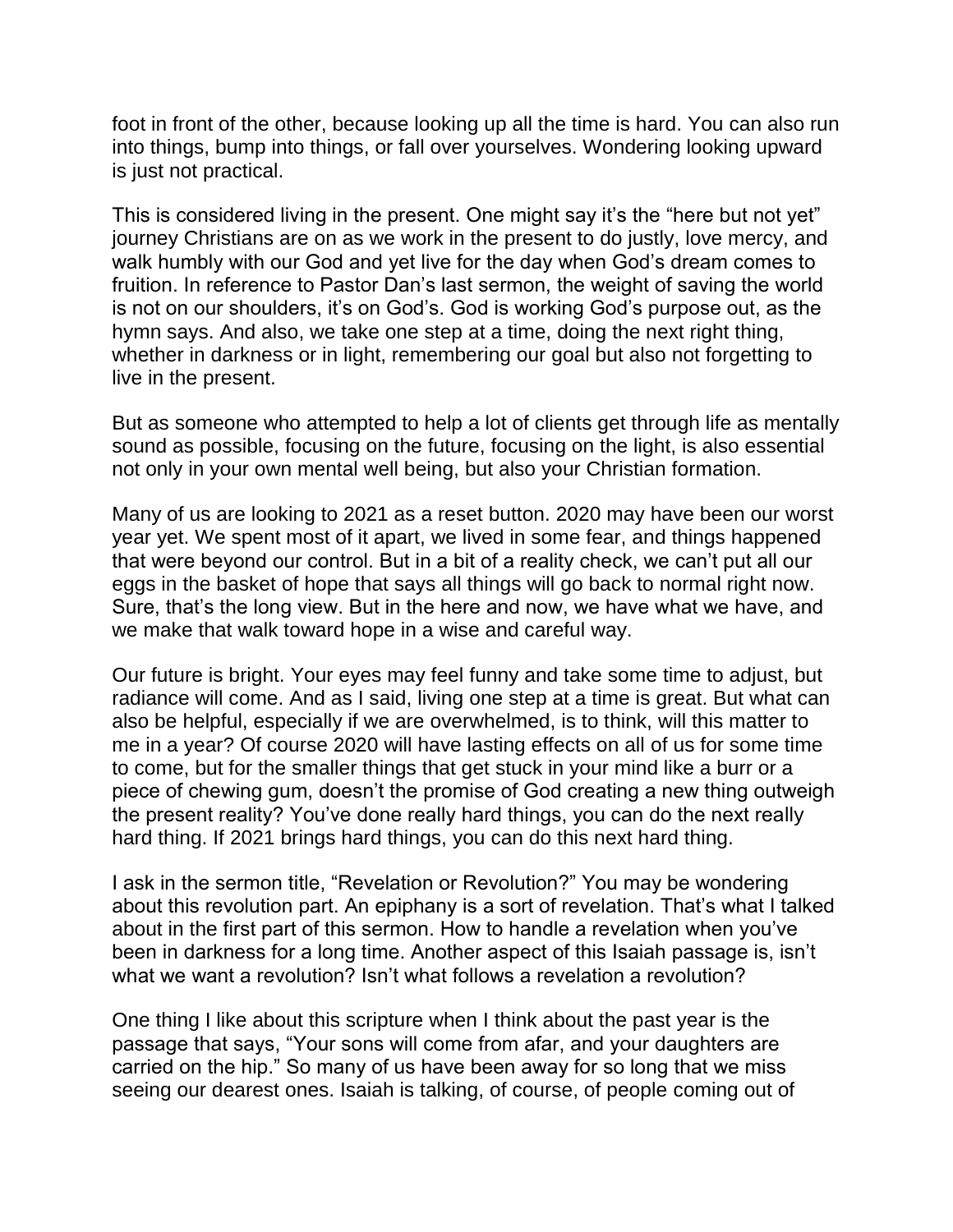exile. While many of us don't understand true exile, and a comparison here might feel cheap or pithy, we understand a tiny, tiny bit of what exile might feel like given that so many of us have been apart for what is now going on a year.

If you take a closer look at this scripture, and I encourage you to do that either now or on your own this week, this is sort of a revenge fantasy text. That might be difficult for us to think of as coming from the Bible. But if you look at the Bible as a whole, this isn't new. Some of the more intense Psalms talk about bashing babies heads against rocks, God smiting the unjust, vanquishing our enemies with God at our side. That's the part of the Bible that we choose, or at least I choose, not to think about all the time.

But it's there. And if we're honest with ourselves, don't we feel those things sometimes? Maybe not something quite so violent as that, but we have enemies sometimes. We feel sometimes that people are out to get us. It can feel that the world has conspired against us. We can feel alone, and disconnected, and maybe we lash out at people we don't intend to. I think this is a common, universal feeling. Not a great coping strategy or way to live your life, but a true, honest feeling nonetheless. What's so great about the Bible is that the authors don't shy away from that. They get it. They get us, all these thousands of years later, and that's the great thing about Biblical literature.

Regardless, as I said, this passage is a little revenge-y. But also note, this work is dialogical. And by that I mean that nothing written or spoken exists in a vacuum. We are meant to have a conversation with the text. I hope what I say isn't controversial, but the Bible is a living breathing piece of literature that is full of truth. Its contents are open to interpretation, like any piece of written work, and not everything is instruction. Just because it's truth doesn't mean everything is a how-to. This is not a manual, we have free will. When I think of instruction, I think of Jesus, but again, the prophets were meant to shake us up and not necessarily give us a guide for how to deal with our enemies. The prophets had a lot of feelings, and as we all know, feelings don't always reflect the logical or permanent part of ourselves. They are ever-changing. To think of it as literal is to ignore the richness and fullness of the text.

One needs to move beyond this nice, clean cut lectionary reading and look at the entire periscope. Revelation is at hand. We are enlightened. But a revolution? A changing of how things are? Not so much. We often think of things such as the upside down kingdom, we sing "My soul cries out" and how it's turning the world around. This Isaiah text is the epitome of that, but is it the epitome of how Jesus would have us move about in our world? My thought is, not so much. This text in Isaiah has things flipped around, literally. The oppressed are lifted up, but also having the opportunity to become the oppressor. Empire is now at the hands of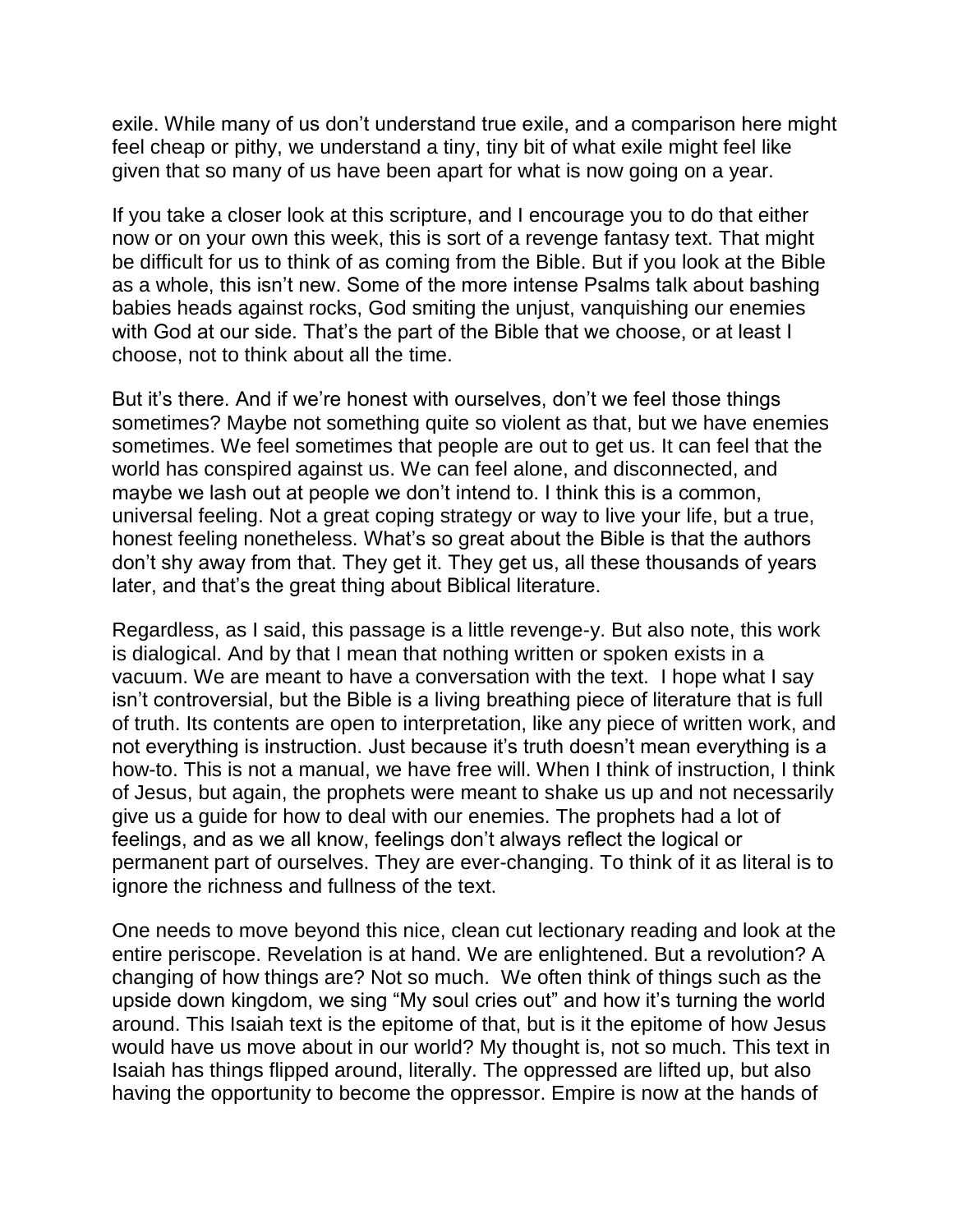the oppressed, and like any human being would think, now it's my turn. Many folks say to "eat the rich'' and "abolish the police" and that makes so much sense. But when we say those words, what do we really mean? We're speaking out of frustration with wealth inequality (sometimes while ignoring the wealth that we indeed have), we're speaking out of fear, disgust, and horror at police shooting innocent people, disproportionately people of color. We're writing our own revenge text. But do we want to hurt those who have hurt us, or is there another way?

As Christians, along with our wanting to smash down the things that don't work for us, what else would we do? Simply flip things around? There's a song called "Si el norte fuera el sur" by Ricardo Arjona that talks about, as the title translates, "If the north were the south." The song goes on to say that in Guatemala there would be a Disneyland, the "in fashion" look would be darker skinned and short, and someone like Fidel Castro would be a worker on Wall St. He then says, "Seriamos igual o tal vez un poco peor" which means, things would be the same, maybe a bit worse. The point of the song being to 1) abolish borders and 2) simply flipping things around isn't a revolution.

A revolution happens when we see that light that I referenced earlier in this sermon. Not a revenge program born of darkness, wanting others to experience the darkness we have. A revolution is using police spending to include mental health services, mentorship programs, after school alternatives, help for single parents, assistance for those getting out of abusive situations. Peacekeepers who use words and resources instead of guns and scare tactics. A revolution is redistributing wealth in such a way that a handful of people don't have all the resources and all the access. Maybe they might actually pay taxes with no loopholes that afford them even more money than they had before. A system where taxes could fund schools, entitlements (and I say entitlements because, as the name states, folks are entitled to them), and food banks. A revolution is ending the housing crisis with affordable, safe housing. That sort of turn around, not flipping things upside down, brings true change. That is a revolution born of a revelation, of having walked in darkness and seen a great light.

What's causing a revolution here in our midst? Because we needn't reinvent the wheel entirely. Places like Center for Healing and Hope, offering COVID testing to folks, especially folks without health insurance. Offering medical assistance without asking for your credit card number first. Goshen Eats providing food without asking, "Now, do you really need this? Let me see some ID." Our agencies that do good around the world with no strings attached. Protesting racial injustice even though you may have never experienced racial injustice yourself and you're doing what you're doing because your siblings are hurting. Lending money to friends in need, knowing they might pay you back, might not,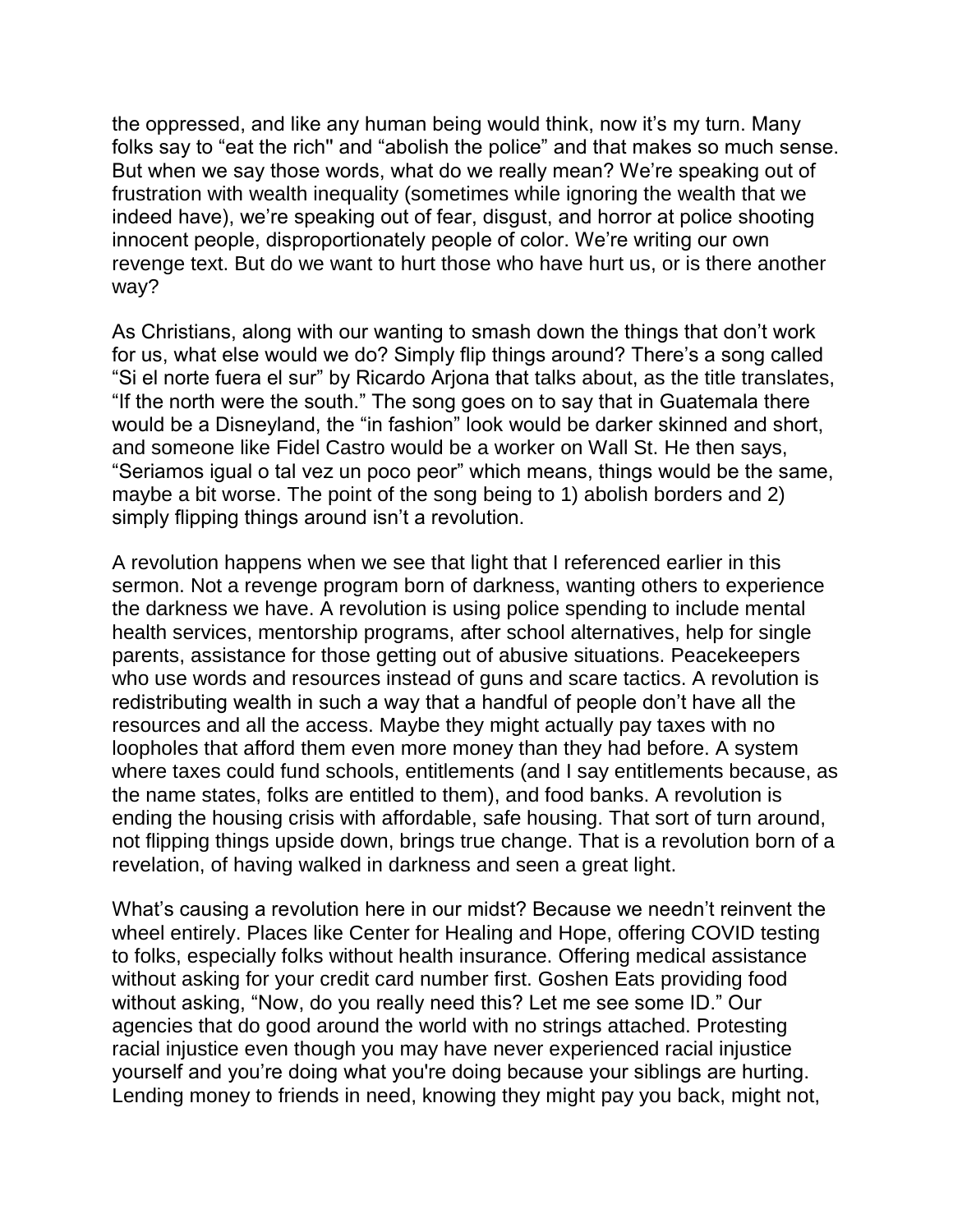but you can handle it because you have been given plenty. And if they do pay you back, not charging interest because that's usury and has been clearly deemed a sin in the Bible. Asking for consent, and I'm not just talking about sexual relations, asking before doing something effects another person. Not just doing it because you're "pretty sure they're ok with it," but asking first. Volunteering time? Time you could have spent doing a million other things for yourself but you're choosing to help other people? That's a revolution.

There are myriad things I could mention concerning what's causing a revolution in our midst. We're not there yet, but we're on the way. And there's plenty of room for you to take part. In fact, you're invited to take part.

As I said before, before that even occurs, you must first know darkness. Maybe you know darkness personally, maybe you see the world and it's not as you would have it and it feels dark every time you open your news app, or turn on the TV, or look at your local paper. Your eyes need to be open to the darkness around us. It's not pleasant, but it's necessary. It's darkness not unlike the permacloud that covers Northern Indiana each fall and winter. There are moments of light. And we need to have that hope for spring and summer, where light is much more common. A brighter day is coming if we are patient and work towards the things that make things just. This is done by trusting in God, and as I've quoted Alan Kreider before in a sermon, asking God, "What are you doing, and how can I help?"

And as for that personal darkness, the time that comes before the dawn of radiance and revelation. That wandering we all do, looking for our star, getting tired, frustrated, and lost. Looking over the past year and seeing ruined plans and disconnects, disruptions of life and people lost. It's difficult to imagine light. For some of us, it does not compute.

For those folks I say, keep walking. Like the magi, keep walking. The proverbial journey of a thousand miles begins with one step. It begins with putting one foot in front of the other. It happens looking for mile markers. Those markers could be a spouse, a friend, a gift from God you didn't see coming, moments of connection, a card from someone dear. Yes, these are little things, but they are glimpses of radiance. And eventually, the star will show itself. The hard thing you have lived through will be behind you, and while there is uncertainty of what lies ahead, there will always be a star shining bright.

And for those who are mission minded, focused on the world around us, wanting revelation to come in the form of a revolution. Keep walking. The urge to run and push is great, but keep walking, one foot in front of the other, doing the next right